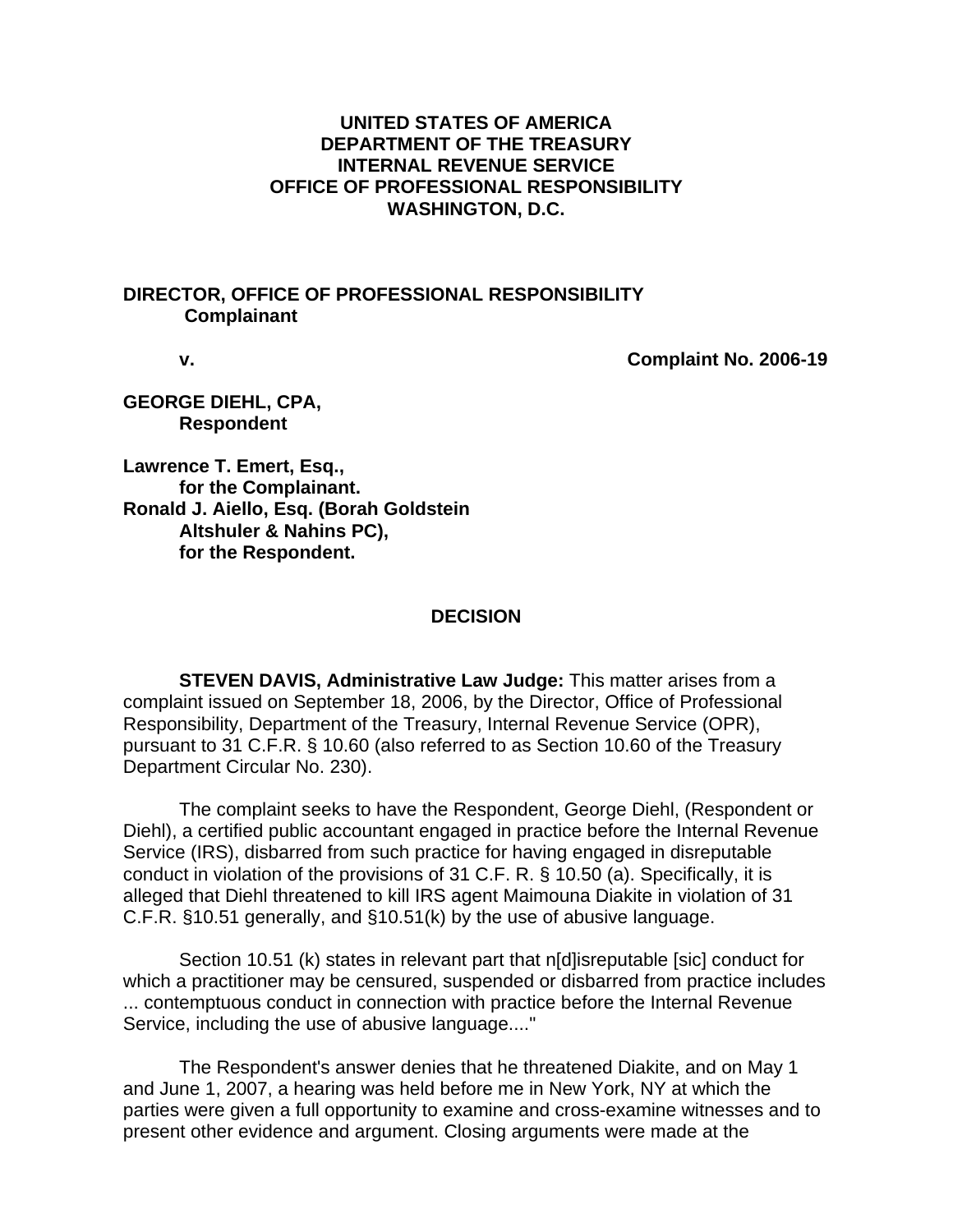conclusion of the hearing and the parties waived the filing of proposed findings and conclusions of law and supporting reasons.

 Upon the entire record, and based on my observation of the demeanor of the witnesses, I made the following:

## **Findings of Fact**

## **The Government's Evidence**

 The Respondent, George Diehl, a 69 year old army veteran, is a certified public accountant, having been licensed by New York State in December, 1989.

 In 2003, Taxpayer 1's 2001 tax return was audited and she authorized the Respondent to act as her representative in dealing with the IRS. It was determined that Taxpayer 1 owed a total of \$7,576.98.

 About five appointments were scheduled whereby Taxpayer 1 or the Respondent could meet with tax compliance officer Rudolph Charles and discuss the amount owed and submit documentation which included bank statements and checks to lower the tax liability. Some of those appointments were made at the request of the Respondent. Neither the Respondent nor Taxpayer 1 appeared at any of those interviews. Diehl testified that he did not appear and he cancelled the meetings because Taxpayer 1 was unable to obtain the requested documentation and he believed that no purpose would be served by attending the meeting without such documentation. As a result the matter was closed in June, 2004 as "unagreed" and "no-show." No challenge was made thereafter in Tax Court to the amount of tax owed.

 In November, 2004, the IRS sent a collection notice to Taxpayer 1 advising that if she did not pay the full amount owed it could levy on her assets. Diehl then requested reconsideration, and requested additional time to produce documentation. Accordingly, in January, 2005 the IRS granted a six week hold on Taxpayer 1's account pursuant to which no collection action, such as levies, garnishment or liens against Taxpayer 1's property could be taken. One month later, a fifteen week hold was granted. Thereafter, on July 6, it was noted in Taxpayer 1's account that no more holds would be permitted.

 On July 11, 2005, Taxpayer 1 received a letter from the IRS marked "Fourth Urgent Notice" demanding that payment be made. It stated that if payment was not made the IRS would garnish her wages. She phoned the IRS the following day, July 12, and spoke to Maimouna Diakite, a collection or contact representative who was employed by the IRS for about one year and who worked in Detroit, Michigan. Her duties are to attempt to resolve tax matters and collect money.

 The following is based on Diakite's testimony which I credit for the reasons set forth below. She stated that Taxpayer 1 was upset and angry, claiming that the IRS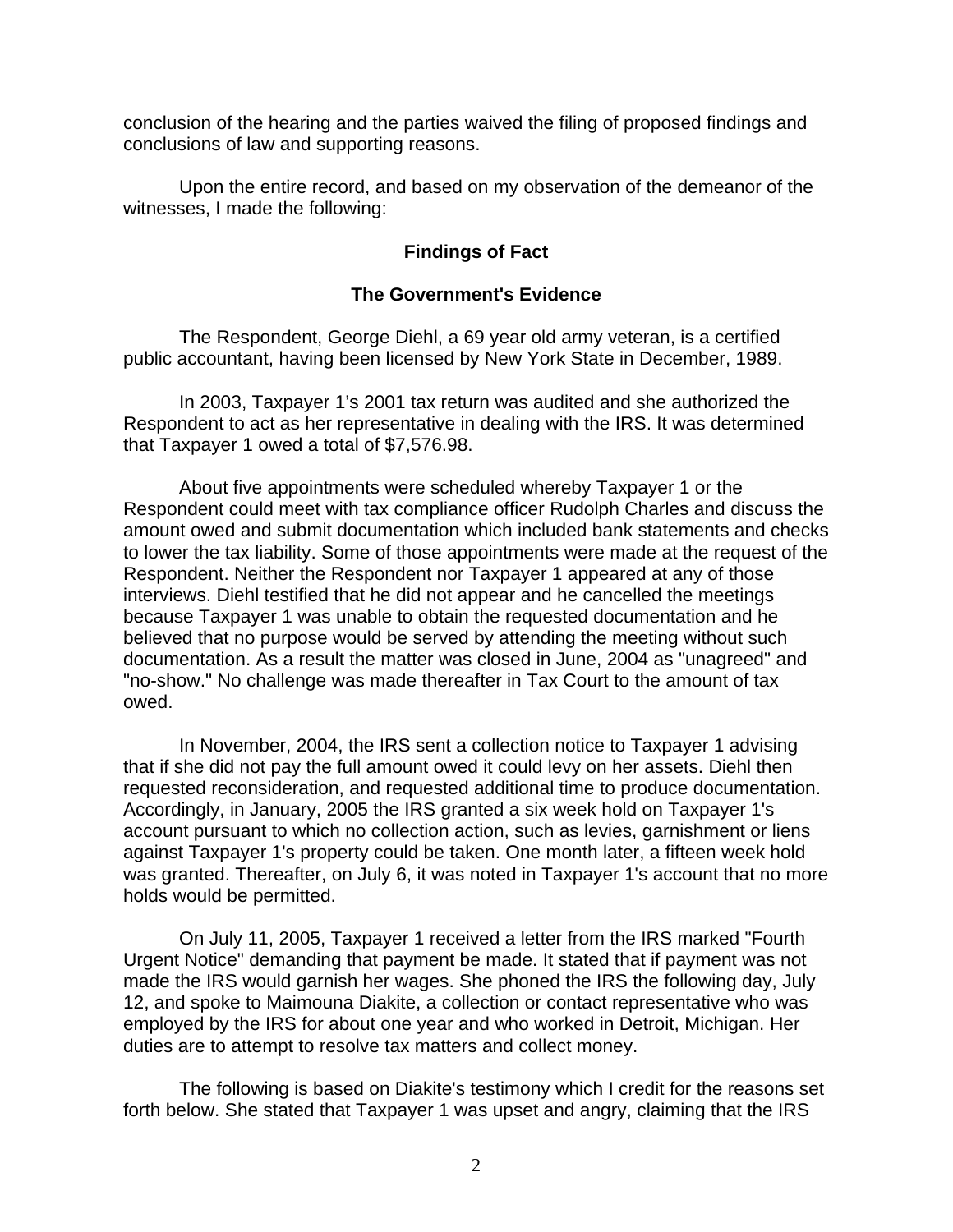unfairly sent her letters threatening her with collection while failing to review the information that Diehl had previously submitted.

 Diakite examined the data on her computer and explained to Taxpayer 1 the history of the matter: certain information was not received, the audit was closed, and the matter was in collection status pursuant to which the full amount was due and owing. Thereafter, certain information was received, the audit was reopened and reconsidered but was then closed with no change in the amount due. Their conversation was ten to fifteen minutes.

 Taxpayer 1, [redacted], asked Diakite to speak to him because she gave him the information to send to the IRS. Diakite introduced herself to Diehl, and pursuant to IRS protocol gave her last name and identification number. Diakite asked for his name and verified that he was the registered representative of Taxpayer 1 and noted his address as being in New York.

 Diakite told Diehl that Taxpayer 1 said that she gave him information to send to the IRS but that the IRS did not receive that information before the specified deadline, and it closed the matter. Diehl told her that he sent the documents, but later admitted that he sent them in late because he was busy with other matters before the IRS. He asked for Diakite's fax number so that he could send her proof that he was working on other matters. Diakite refused, saying that Taxpayer 1's case was the only one under consideration. Diakite told Diehl that the account was closed and then the audit was reconsidered after receiving Diehl's information but was again closed after a determination that the data received did not warrant any change in the amount due.

 Diakite stated that at the start of the conversation, Diehl's demeanor was professional and appropriate. However he became more heated or irate when he asked her to place a 45-day hold on the account which would have the effect of precluding any collection action such as a levy or a federal lien during that period of time. Diakite refused, telling Diehl that the IRS had given him enough time to provide the information requested. In making this statement, Diakite was aware that Taxpayer 1 had been given holds totaling 21 weeks, and only the week before her account noted that no further holds should be granted.<sup>1</sup>

 Diakite stated that she offered to set up an installment payment plan for the full amount owed and suggested that Taxpayer 1 make a minimum payment of \$25.00 so that she would have more time to provide further information. She also told him that by entering into an installment agreement, the account would be transferred to "agreement status," which would protect it against collection actions such as levies, garnishment and liens against Taxpayer 1's property.

 Diakite stated that Diehl refused to enter into an installment agreement. Diakite testified that he became irate and loud, saying that he had obtained holds on

 $\overline{a}$ 

 $<sup>1</sup>$  In this regard, Diakite stated that it was within her discretion to have granted Taxpayer 1 another hold</sup> but she believed that the Respondent was "procrastinating" in settling the matter simply to "buy more time" and she chose not to grant additional time.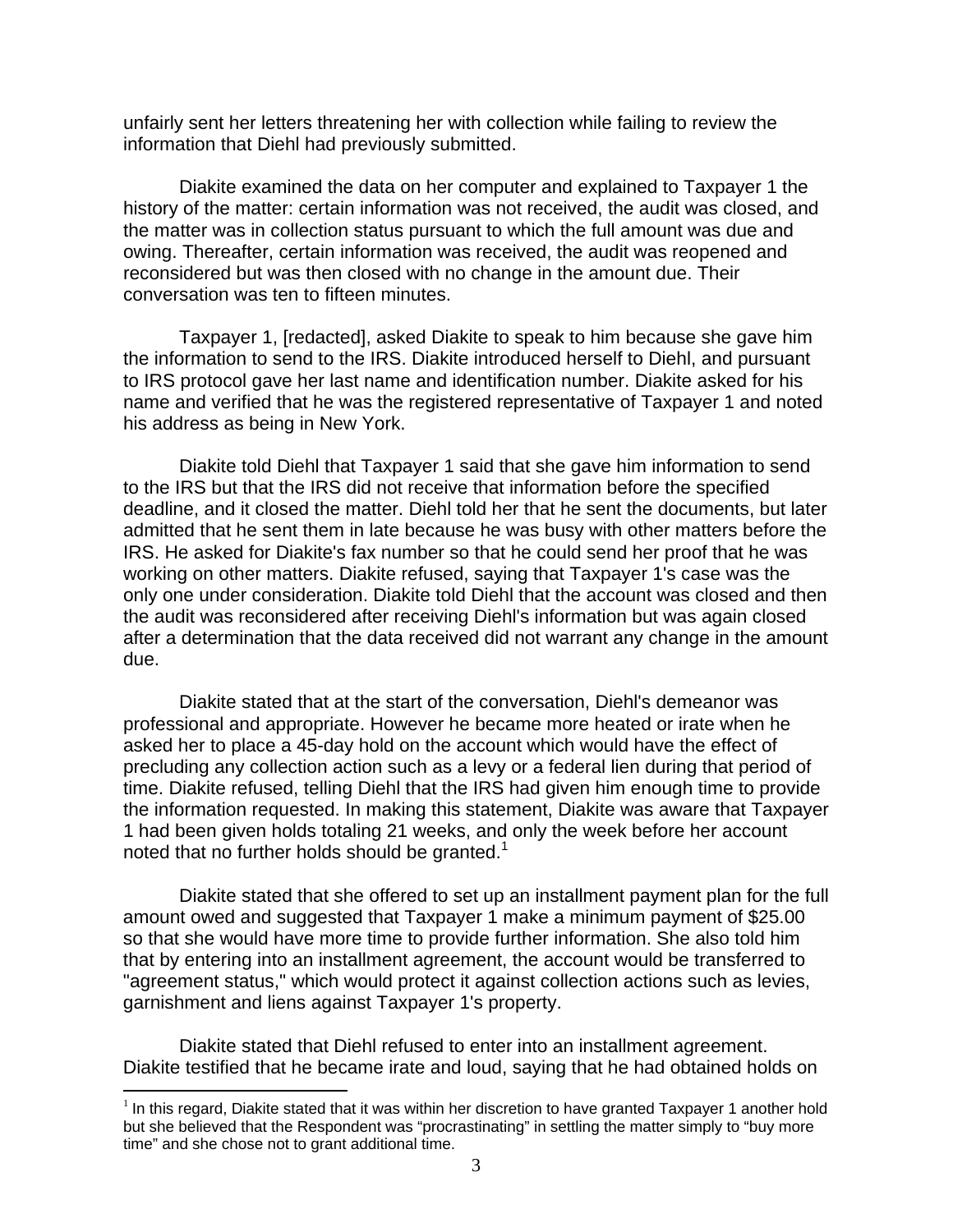accounts routinely, and asked to speak to Diakite's supervisor. Diakite told him that, pursuant to IRS procedure, her supervisor would call him within 24 hours. He insisted on talking to her supervisor immediately. Diakite then, also pursuant to protocol, told him that the account was then in "collection status" whereby the IRS "wiII" levy against Taxpayer 1's bank account, garnish her salary and obtain liens on her real and personal property.

 Diakite testified that Diehl became very upset and said "do you know what I do to people like you. I kill them." Diakite replied "you don't mean that, sir" and Diehl replied "I do. I do. I'll kill you." Diakite then sat at her desk repeating to herself aloud that Diehl said that he would kill her and he is in New York. She became frightened and then heard a male voice, not Diehl's, saying "what are you doing?" and the phone was then disconnected. The call, in which she spoke with Taxpayer 1 for about 15 minutes and with the Respondent for about 15 minutes, was not recorded.<sup>2</sup>

 Taxpayer 1 credibly denied that she was present with the Respondent during the material part of his conversation with Diakite.

 Bernice Reeves, a lead collection representative, sits in an adjoining workspace to Diakite. Her work area and Diakite's share a common wall. Reeves testified that she heard Diakite say in a distressed, nervous, fearful voice "you did not mean that." Reeves, whose job is to assist 12 collection officers including Diakite approached her and asked if she was all right. Diakite told her in a shaky voice that the person she was talking to wanted an additional hold on the account and became abusive when she told him that she could not grant that request. Diakite quoted Diehl as asking if she knew what he did to people like her, he kills them. Reeves stated that Diakite appeared "visibly shaken," noting that she had never seen Diakite in this condition in the one year that she was her lead. Diakite said that she was afraid and asked if their building was secure and whether Diehl can "get to me." Reeves assured her it would be all right since Diehl was not in Detroit.

 Reeves directed Diakite to report the threat to her manager and supervisor Chantay Marie Ross. Following protocol which requires that the agent make a contemporaneous report of any conversation with a taxpayer or representative, Diakite then typed in her computer the following note, in relevant part, which was written within minutes of the telephone call: $3$ 

> He [Diehl] admitted that he sent the documents late and he requested a hold time to re-submit the documents. Told him that I will not input any hold time that he can set up an IA [installment agreement] and send the document after. He requested to talk to my manager. Told him that

 $\overline{a}$ 

 $2$  There was much evidence as to the recording-capability of the telephones at the Detroit office, none of which was relevant to the issue here – whether a threat was made by the Respondent.

 $3$  There was some confusion as to whether the note was written immediately after the call or after her meeting with the Inspector General's representative which took place within minutes of the call. Regardless of the precise timing it is clear that it was written shortly after the call and reflected her current, fresh account of the call.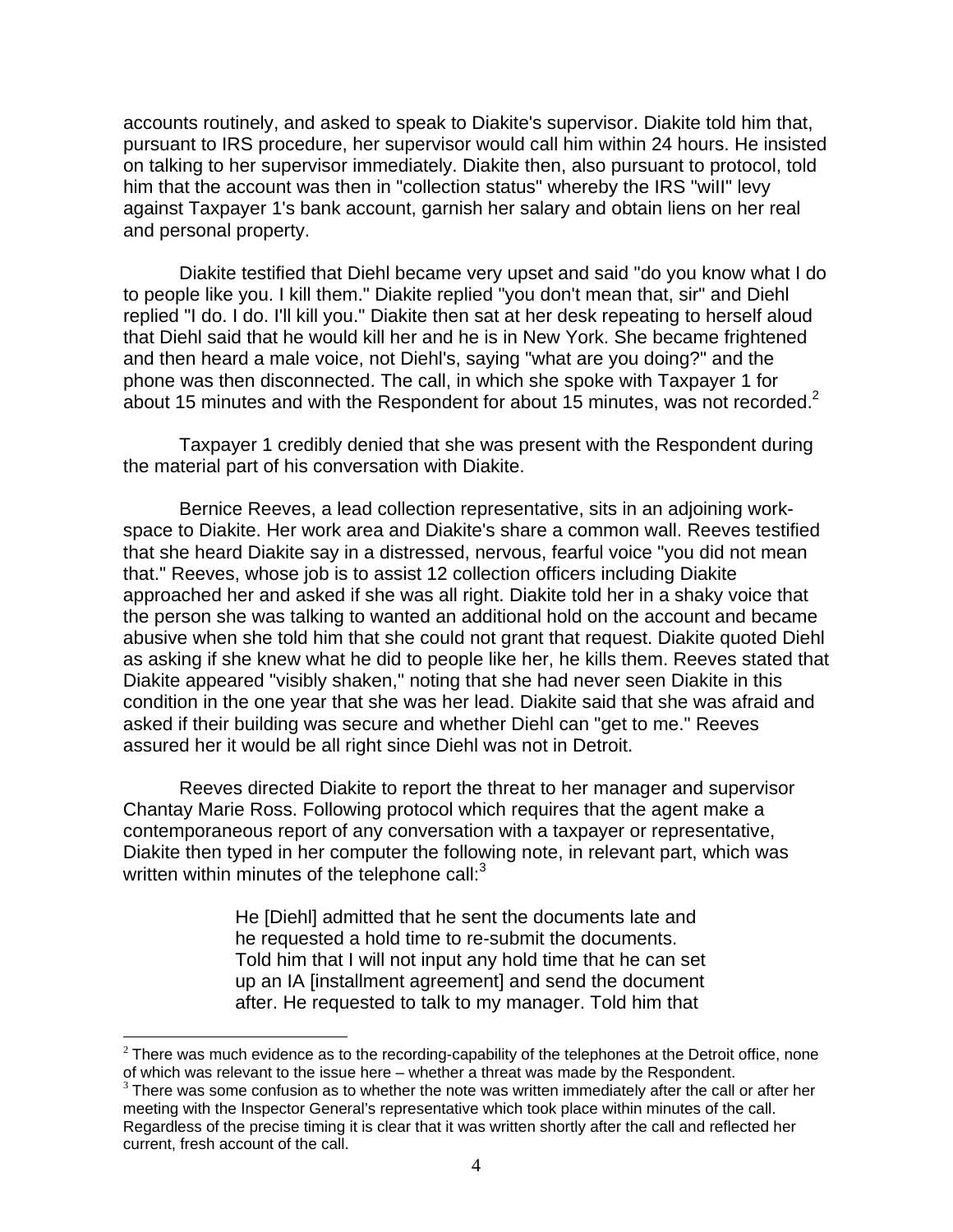she will contract [sic] him within 24 hours. I gave him the WOEA: [warning of enforcement action] lien and levy. He became very irate and asked me if I knew what he does to people like me, and he added that he kills them. Told him that he does not mean what he said. He stated again: "I will kill you" and disconnects the call.

 Diakite gave the note to manager Ross who testified that she found Diakite nervous, upset and scared, demeanor which she had never seen in Diakite before or after. Ross asked what happened and Diakite said that a taxpayer's representative had just threatened to kill her. Ross immediately reported the threat to the Inspector General's office. Quickly thereafter, a representative from that office interviewed Diakite and asked her to make a written statement. Diakite stated that during the interview she was shaking. She prepared a separate statement which was virtually identical to the one she wrote, above.

 After speaking to the Inspector General's representative, Ross told Diakite to take a break and calm down. She went outside the building for 30 minutes and then remained away from her desk during her regularly scheduled break, taking a total of 60 to 90 minutes away from work.

 Thereafter, Diakite took no time off from work and reported to work the following day, as usual. She stated that in all the conversations she has had with taxpayers or their representatives prior to this one, she never felt frightened, upset, nervous or distressed.

 Tanya Ferguson, an experienced Special Agent for the Inspector General for Tax Administration interviewed the Respondent on July 19. She testified, and the report of her interview stated that he asked Diakite to put a hold on Taxpayer 1's account because her file would be re-opened but she refused. Ferguson quoted the Respondent as telling her that he "blew up" at Diakiti, meaning that he became angry at her, telling her "you are killing me with all of this bullshit." Ferguson stated that the Respondent denied threatening Diakite or telling her that he would kill her. The Respondent admitted that he probably raised his voice and used profanity during their conversation, and offered that Diakiti may have felt threatened because he was angry at her. Ferguson stated that when she interviewed Diakite by phone on July 19 she detected that Diakite was upset and very nervous as exhibited by her shaking voice.

 Ferguson's opinion was that Diakite's version of the events was credible. She concluded that the Respondent threatened her, although Ferguson did not believe that Diehl would carry out his threat. She referred this matter to the United States Attorney's Office for criminal prosecution, but that office declined to prosecute because it did not meet prosecutorial guidelines. She recommended that the matter be referred to the IRS for administrative action.

 Diakite testified that after hearing Diehl's threat she believed that, through the internet, Diehl could use her distinctive name to obtain her home address. She stated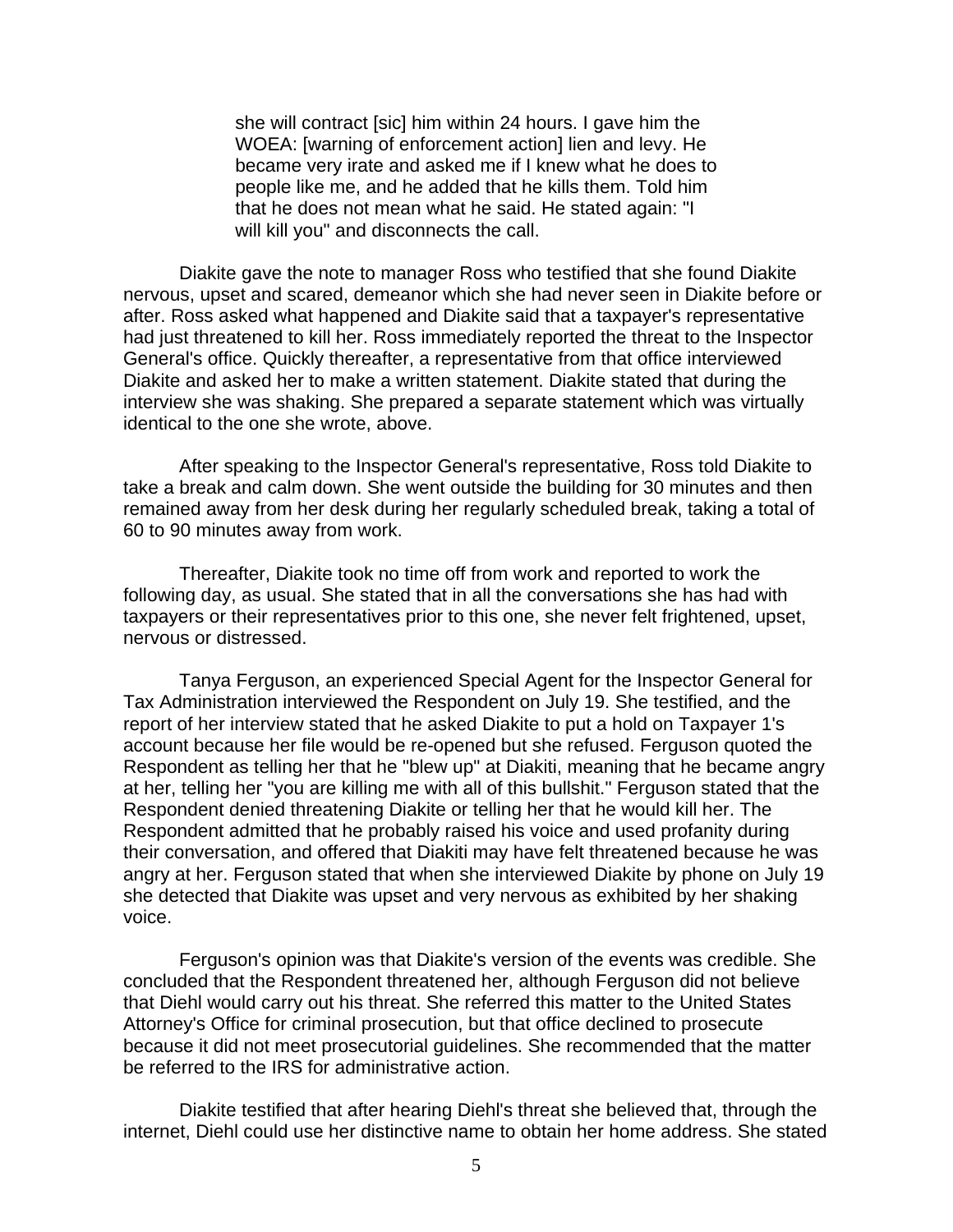that she was and is concerned about the safety of her family. She did not report the threat to local police authorities because she followed IRS protocol which simply required her to report the matter to her manager.

 Diakite testified that in the thousands of calls she has handled, 40 to 60 per day, 40% to 50% of the callers are angry, but she has never gotten angry at a taxpayer. Her reasoning is that they have a dispute with the IRS, not with her and she does not take their anger personally. Ordinarily they do not direct their anger at her.

 Diakite denied speaking to the Respondent in a raised voice. She also denied being disciplined for making false statements or for any other conduct-related matters. Although she has been yelled at by taxpayers she had never been threatened. She knew that the Respondent was a professional person, a CPA, but knew nothing of his personal nature or criminal background.

 In the one year that Reeves was Diakite's lead and Ross was her manager, they did not discipline her for making a false statement or for any misconduct. Nor did they receive any complaints concerning how she treated taxpayers or their representatives. Both stated that Diakite properly handled the call with the Respondent.

 In testimony which bolstered her credibility, Diakite stated that following her conversation with the Respondent, she found herself inappropriately recommending that levies imposed on accounts be released when the taxpayers became upset while talking to her. She did this in an effort to placate angry taxpayers and prevent them from becoming upset or threatening toward her. Ultimately, the levies were not released because her lead, who has final authority over releasing levies, refused to permit such action. In other such actions, she referred the matter to her lead so that the taxpayer would not "blame" or "threaten" her.

## **The Respondent's Evidence**

 Diehl has been a CPA for 18 years. His clients include private and business taxpayers for whom he has had hundreds of telephone and in-person interviews with IRS agents. During all of that time, until the present matter, no complaints had been filed against him by the IRS or by any licensing authority. He has not been arrested or convicted of any crime, and denied threatening any IRS agent during his contacts with them. He stated that whenever he speaks to an agent by phone he assumes that the call is recorded and therefore would not make an improper comment. Indeed, Rudolph Charles, the tax compliance officer who audited Taxpayer 1's tax return, stated that he had several phone conversations with the Respondent, during which Diehl was not rude or angry.

 In 1990, Diehl [redacted]. He offered to help [redacted], Taxpayer 1, without fee, regarding her 2001 taxes as to which the IRS challenged certain deductions she claimed from her income. As set forth above, the IRS claimed that she owed \$7,576.98.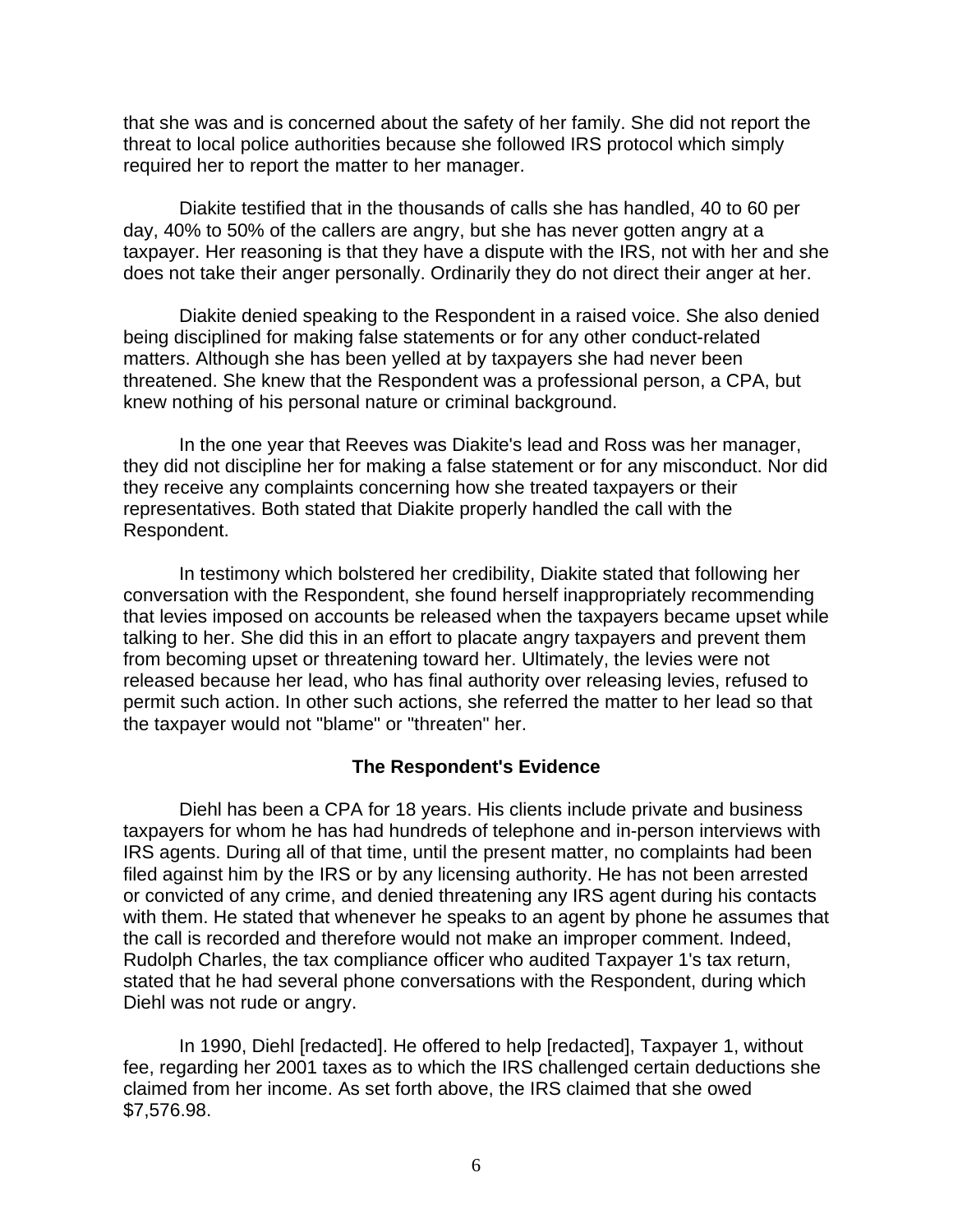Taxpayer 1 initiated the call with Diakite. She described their conversation as "heated," in which they may have raised their voices. She testified that Diakite said that she had not presented documentation of the deductions and was "adamant" that Taxpayer 1 had to pay the amount due. Taxpayer 1 denied owing the entire amount claimed and challenged how Diakite could decide that money was owed if she was not given the opportunity to present her documentation.

 Taxpayer 1 asked Diehl to speak to the agent and then left the room. Taxpayer 1 denied hearing the alleged threat made by Diehl. Hours later, Taxpayer 1 was told by Diehl that he called the Holtsville, NY office of the IRS and arranged for an installment agreement for the amount due. He did not mention his conversation with Diakite.

 Diehl testified that in speaking to Diakite he sought to (a) get the case reopened and present the evidence that would prove that Taxpayer 1 had valid deductions which would reduce her tax liability (b) have the IRS put a hold on the account so that collection efforts would be held in abeyance and (c) enter into an installment agreement so that during that period he could have the newly obtained evidence reviewed. Diehl claimed that he had been able to reopen the case by writing to the IRS office in Bensalem, Pennsylvania.

 Diehl testified that when he picked up the phone Diakite was immediately "aggressive" with him -"fighting mad," repeating twice that Taxpayer 1 had enough time to pay, saying that she would not extend the matter, and repeating twice that she was "not listening to this," concluding that she wanted full payment immediately and if she did not receive it by Friday, she would levy against Taxpayer 1's assets. Diehl claimed that he was "getting annoyed" that Diakite would not listen to him when he said that Taxpayer 1 could prove most of the deductions she claimed and would probably have to pay only a small amount of the sum claimed. Diehl asked for an installment agreement which in his experience should have been automatically granted, but Diakite refused to grant it.

 Although Diehl was aware that two holds had already been placed on the account, he denied that Diakite told him that no further holds could be granted because the record did not reflect that the matter was being reopened. Rather, he stated that he told her that he had sent a letter to Bensalem requesting that the matter be reopened and that it had reopened the case. Diehl stated that he offered to fax the letter to Diakite but did not ask for her fax number because she refused to accept anything and would not extend the hold beyond that day.

 Conceding that he was becoming frustrated with Diakite because she would not listen to him, he testified that he became angry at her and raised his voice when she said that she would not grant a 45 day hold on the account, telling her that "you are killing me with your stupidity," but then later testified that he said "you are killing me with your bullshit." He accused of her not knowing the law and asked to speak to her supervisor which she denied. Diehl said that he then told her that he would contact another agent in order to obtain an installment agreement and that he would present the evidence required. This contradicts Diakite's testimony that she offered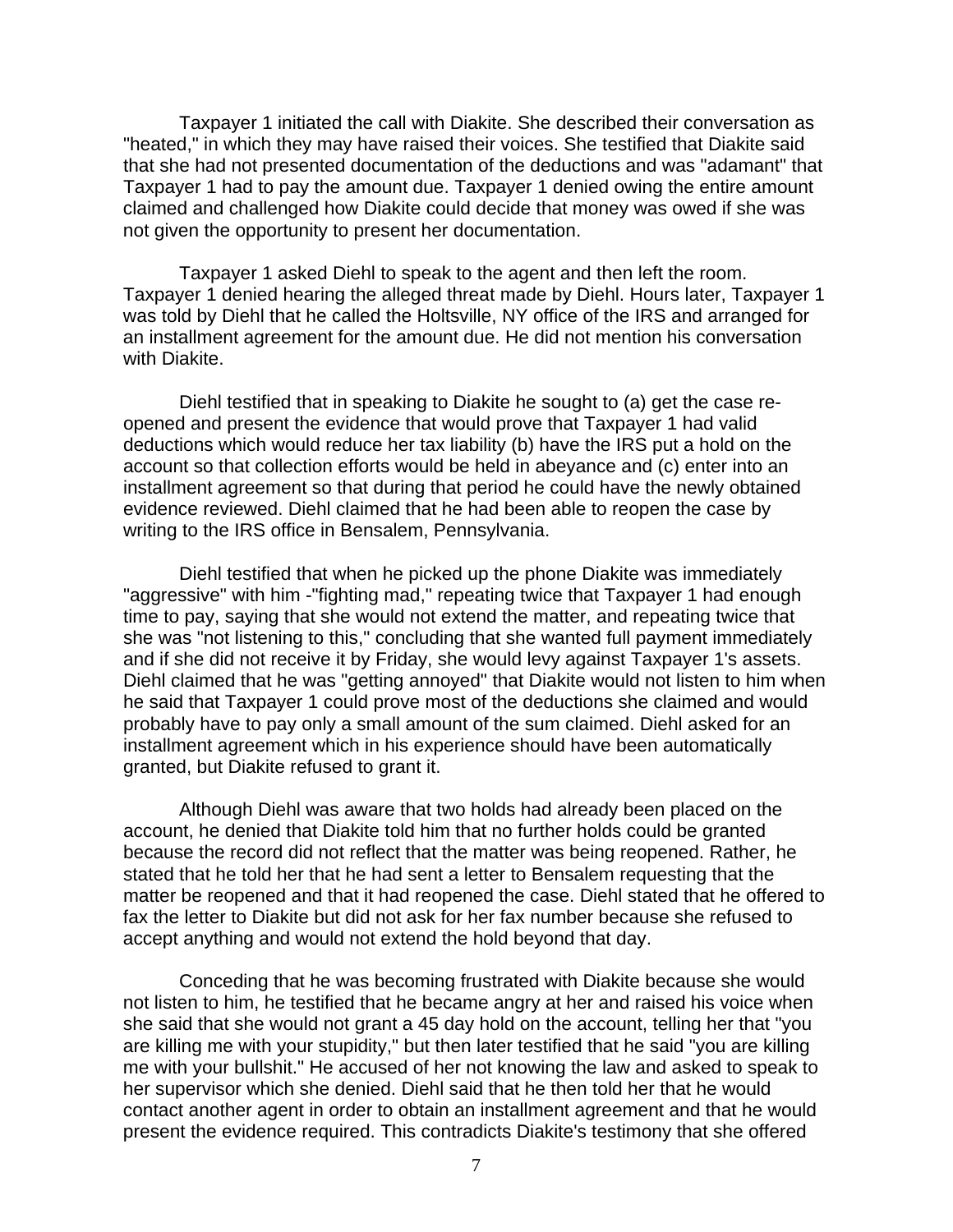an installment agreement but that he refused to accept it. The conversation ended. He denied threatening Diakite, and denied hearing her talk to herself or repeat the alleged threat he made. He also denied that anyone else was in the room when he spoke to her.

 Diehl stated that in the hundreds of conversations he has had with IRS agents he never became angry at them, lost his temper or raised his voice even where they refused to grant the relief or take the action he requested. Significantly, however, he conceded that in this conversation, alone among the hundreds he has had, he became angry with Diakite, lost his temper with her and raised his voice to her because she "blew up" at him, was "very nasty" to him and "egged him on." However, all that he could cite as misbehavior on her part is that she applied the IRS law and regulations as she believed they should be applied.

 Perhaps Diakite did misapply IRS laws and regulations. As she conceded, she had discretion to grant another hold on Taxpayer 1's account but chose to "follow the book." Further, this may have caused Diehl to become angry and lose his temper since it was his experience that holds are routinely granted in these circumstances. However, the fact remains that although Diehl believed that Diakite's actions were improper that did not and cannot justify his threatening her.

 Diehl denied threatening Diakite in any way. He stated that he had been successful in reopening cases involving as much as \$400,000 and therefore would not have been motivated to threaten an IRS agent for a case involving only \$7,000. He denied knowing her name or her work location and therefore could not have believably threatened to kill her.

 Diehl's explanation for why Diakite might falsely accuse him of threatening her is that perhaps she took offense when he told her that she did not know the law and asked to speak to her supervisor. .

 While Diehl claimed that Diakite was "verbally abusive" to him, he did not report her alleged misconduct to anyone in the IRS or to investigating agent Ferguson basically because he did not want her to take adverse action against Taxpayer 1 because of his complaint. However, it appears that, even based on Diehl's testimony, Diakite was not abusive. Rather, she simply denied his request for a hold on Taxpayer 1's account and demanded that payment be made, all matters within her authority and discretion to decide.

 Sometime thereafter, an installment agreement was executed and Taxpayer 1 paid the entire amount due. Diehl was unsuccessful in obtaining any reduction in the tax liability owed.

#### **Character Evidence**

 In addition to Taxpayer 1, the Respondent presented three character witnesses, Witness 1, Diehl's supervisor at the state agency for 12 years and for whom Diehl prepared his federal tax returns; Witness 2, a friend and neighbor for 10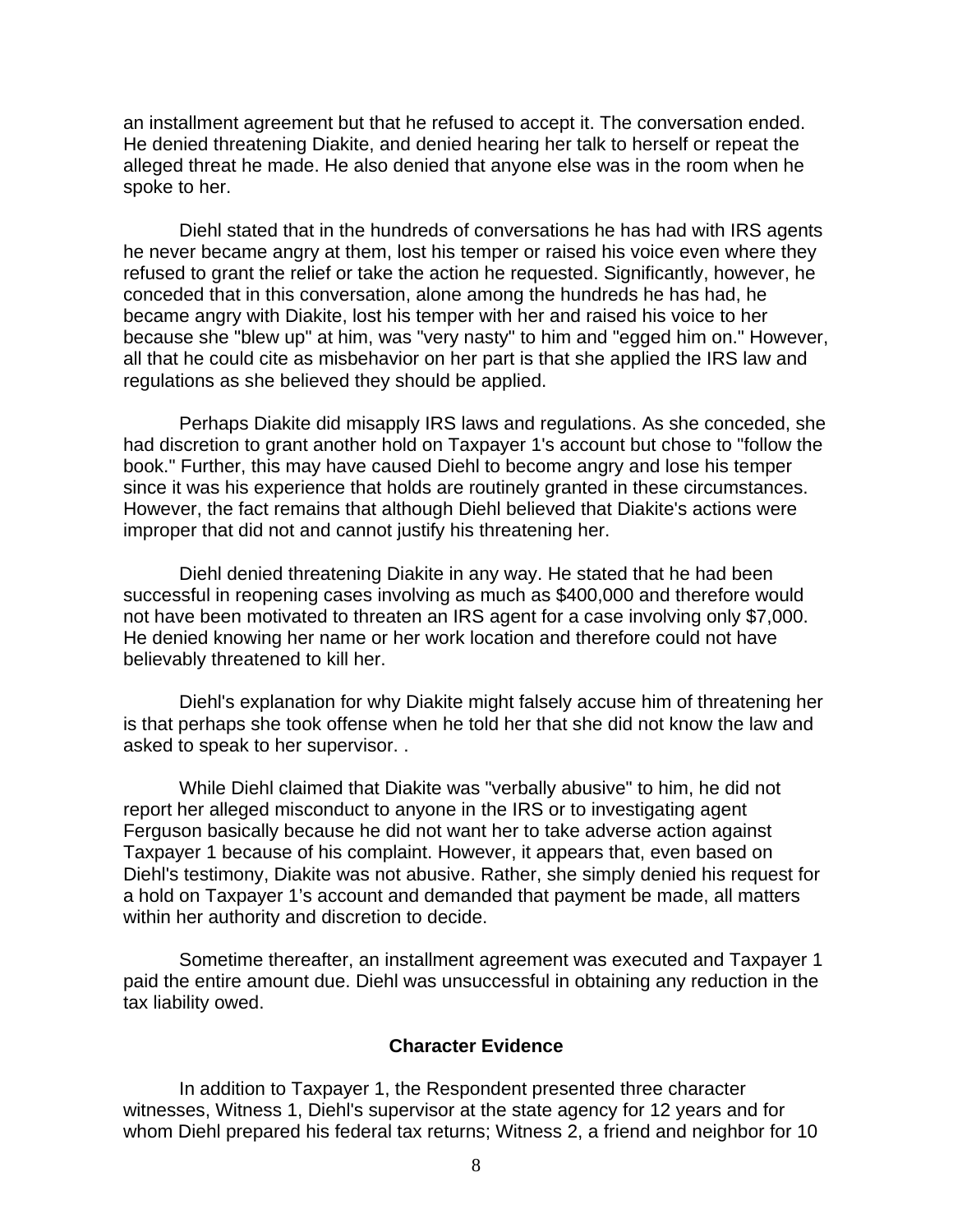years; and Witness 3, an insurance agent and friend for 10 years for whom Diehl prepares tax returns.

 Their testimony may be summarized as follows: Diehl does not have a reputation for being violent. Rather he is a gentleman, calm, peaceable, low-key, avoids controversy, never lost his temper, never threatened anyone, nothing fazes him, and when provoked or antagonized his reaction is to be calm, quiet and leave the area.

 Each of the above witnesses stated that they did not know how Diehl would behave or react when speaking to an IRS agent who did not agree with his position, although Witness 2 did recount that perhaps she heard Diehl speak once by phone in a "firm but calm" way to an IRS agent. Of course, none overheard his conversation with Diakite.

#### **Analysis and Discussion**

 This case presents a sharp credibility issue. Diakite testified that during a telephone conversation Diehl threatened to kill her. Diehl denies making the threat.

 In crediting Diakite's testimony and finding that Diehl threatened her I rely on several factors. First, Diakite's testimony was forthright. candid and delivered in a most believable way. Her testimony that she was genuinely frightened by Diehl's remarks and immediately sought assurance from her supervisors that she would be safe supported her testimony that she was threatened. She immediately recorded in her computer at her desk the threat she received and shortly thereafter wrote an identical statement for an investigator. Her testimony at trial as to the threat was identical to what she wrote at the time it occurred. Further, her supervisors observed her obvious distress and nervousness immediately after the call and directed that she calm down and take some time to collect herself. They had never seen her in that condition.

 Diakite had no reason to lie about her conversation with Diehl. The Respondent can only offer that she was motivated to lie because he asked to speak to her supervisor and perhaps she would be disciplined for not knowing the law. However, Diakite believably testified that requests to speak to an agent's supervisor were routine and were customarily granted and her supervisors stated that her handling of the call was proper. She therefore had no reason to fear any discipline.

 Further bolstering her testimony are her post-threat efforts to placate taxpayers who she believed might threaten her. She credibly testified that following her conversation with Diehl she was inclined to grant taxpayers' requests to release levies against their property even though she believed that she could not properly take such action. Certainly, as an agent who sought to "follow the book" prior to the threat it may be found that this new tendency was caused by something traumatic the threat to her life by Diehl. The fact that she did not file a complaint with the local police department or seek his arrest does not detract from the fact that the threat occurred. She believably testified that her obligation was to report the threat to her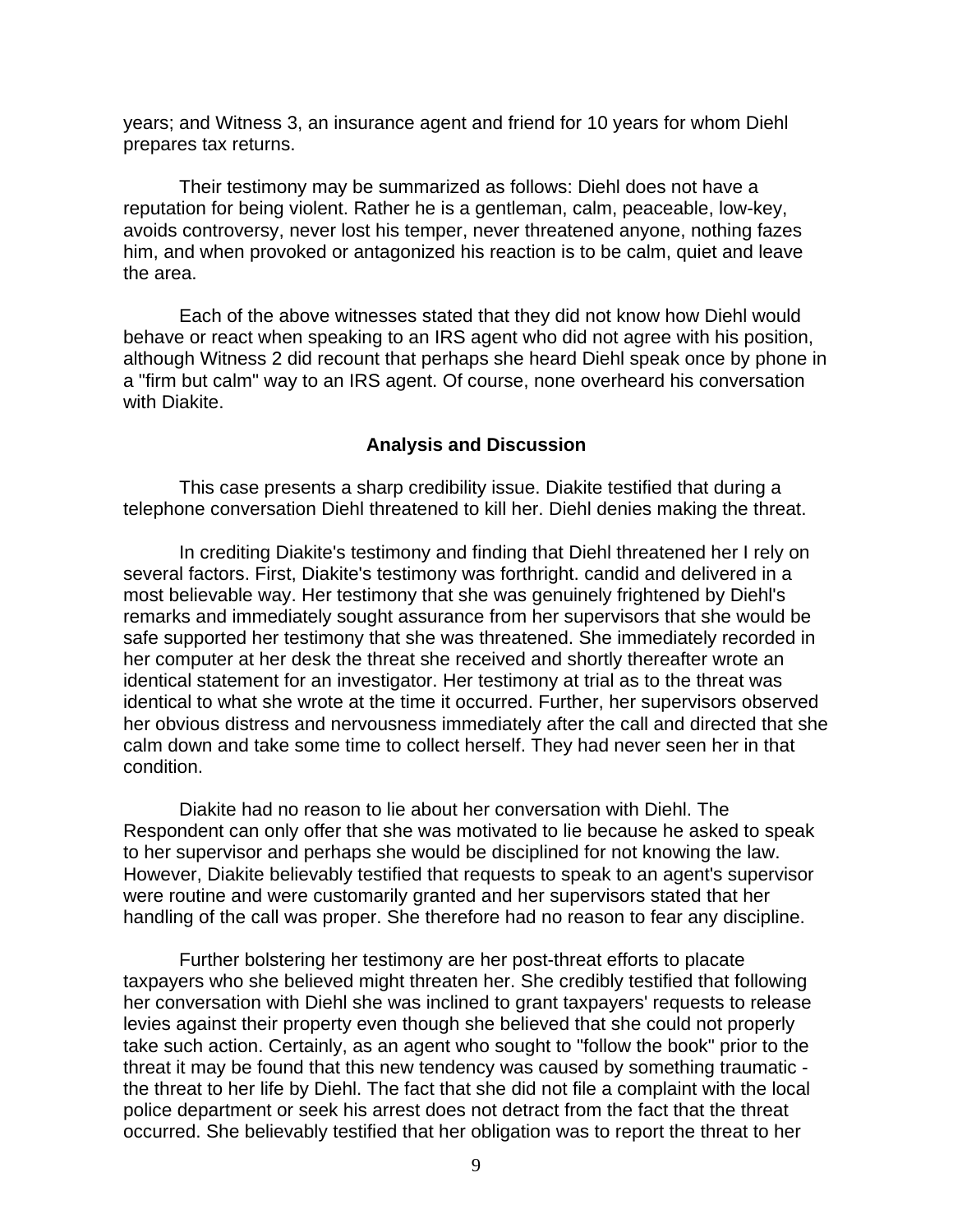supervisors and they processed the matter promptly by referring it to the Inspector General's department which itself has powers of arrest and referral for criminal prosecution.

 Diehl has an admirable record in that he served in the military, earned bachelors and masters degrees and achieved the professional status of becoming a CPA. I credit his testimony that he believed that he represented his clients in a highly professional way. I also find that the character witnesses in his behalf were all honest, completely believable people.

 Unfortunately I find that his professionalism suffered a lapse in his conversation with Diakite. While testifying that he never became angry with other IRS agents, and never lost his temper or raised his voice with them, he stated that he did so with Diakite here. His reasons for doing so were that she became "aggressive" with him and was "fighting mad." Nevertheless, he never reported her allegedly improper conduct to the appropriate authorities. Even assuming she acted in such a manner that did not permit Diehl to threaten her.

 First, Diehl acted unprofessionally in losing his temper and raising his voice simply because Diakite applied the Internal Revenue Code and its regulations as she believed they should be applied. Second, the fact that he conceded that this was the only conversation among hundreds he has had where he acted in such an inappropriate manner supports a finding that he went even further by threatening her when she denied the action he sought.

 I find that Diehl threatened Diakite. His credibility was shaken by first stating that his words to her was that you are "killing me with your stupidity· and then changing that testimony to state that you are "killing me with your bullshit." It is also odd that if he had a letter from Bensalem which stated that the matter was being reopened why he did not send such a letter to Diakite. His explanation was that Diakite refused to accept it. But he could have sent it nevertheless with a copy to her supervisor or a copy to IRS offices in Bensalem or Holtsville. Further, the fact that he was unable to obtain any reduction in Taxpayer 1's tax liability supports a finding that either the requested documentation was either never provided or that the IRS did not believe that such evidence warranted a change in the tax liability.

 As set forth above, the Respondent's character witnesses were sincere, honest people, all friends of Diehl, who could only testify as to their business or social relationship with him during which he acted gentlemanly and professionally. None, of course, was present during his conversation with Diakite and none could with certainty describe how he actually acted during a discussion with an IRS agent.

In conclusion, I find that Diehl threatened to Diakite as alleged.

### **Sanction**

 The complaint seeks to have the Respondent disbarred from practice before the IRS because of his threat to Diakite. Although the Director's determination as to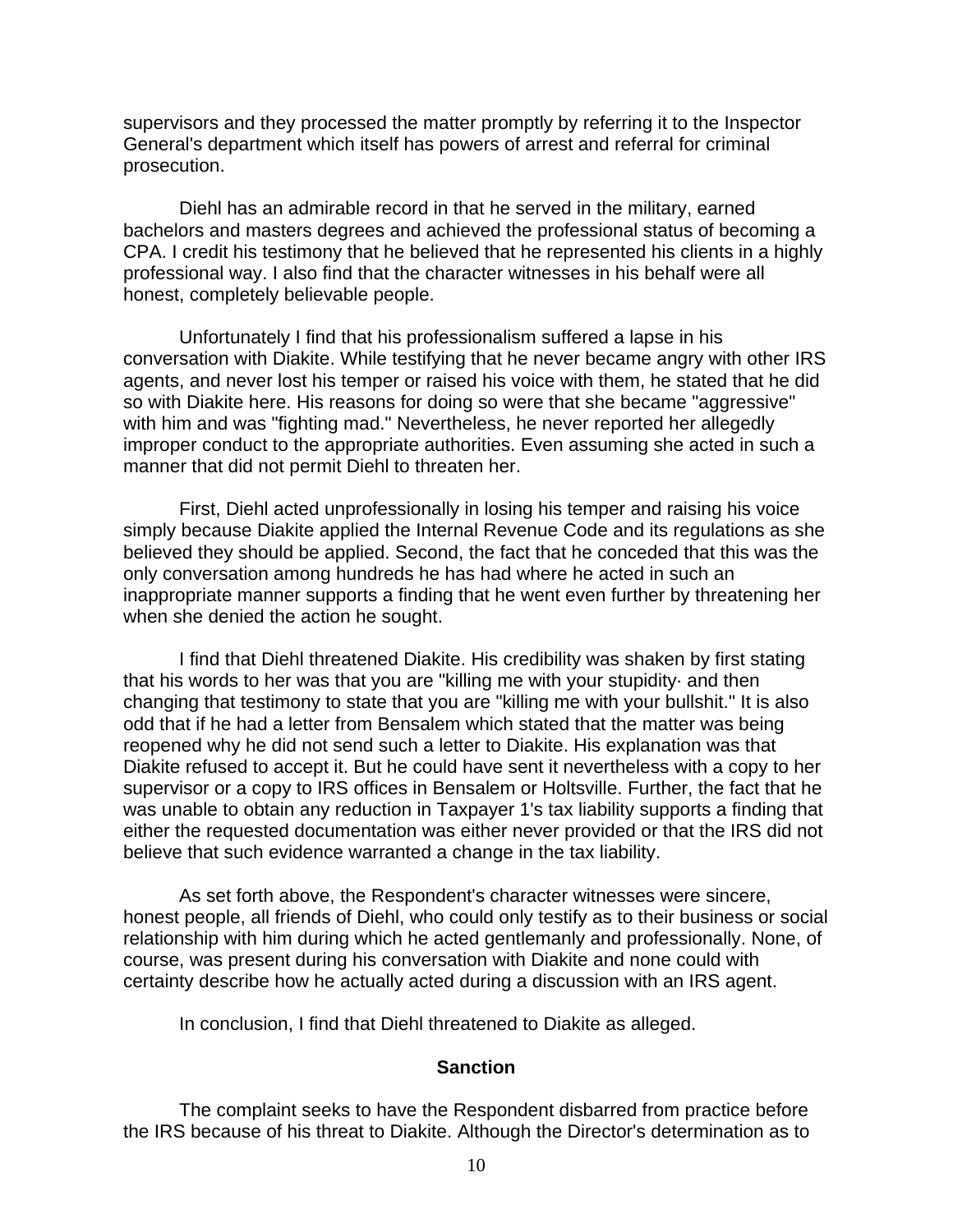the sanction sought is entitled to some deference, I have decided that a suspension from practice for a period of six months is more appropriate.

 I am aware of the seriousness of the allegation against Diehl, the effect the threat has had on Diakite, and the importance of deterring such conduct by other certified professional accountants.

 However, in view of the singular nature of the offense committed by Diehl, the fact that he has been a CPA for 18 years and has an unblemished record before the IRS and before other licensing agencies, I find that, under all the circumstances, a suspension for six months is appropriate.

 I find that the allegation against Diehl has been proven by clear and convincing evidence in the record, the standard provided in 31 C.F.R. § 10.76 to support the sanction of suspension of practice for a period of six months or longer.

## **Conclusions of Law**

 1. The Respondent George Diehl, is a certified public accountant who has practiced before the Internal Revenue Service and is subject to the disciplinary authority of the Secretary of the Treasury and the Director, Office of Professional Responsibility.

 2. The Respondent violated the provisions of 31 C.F.R. §10.51 generally, and §10.51(k) by the use of abusive language in threatening to kill IRS agent Maimouna Diakite on July 12, 2005. That violation has been proven by clear and convincing evidence in the record.

 3. Upon the foregoing findings of fact and conclusions of law, and the entire record, pursuant to 31 C.F.R. §10.76, I issue the following:

# **ORDER<sup>4</sup>**

 The Respondent, George Diehl, is suspended from practice before the Internal Revenue Service for a period of six months commencing on June 25, 2007.

Dated at Washington, D C June 20, 2007

 $\overline{a}$ 

 $/s/$  Steven Davis Administrative Law Judge

<sup>&</sup>lt;sup>4</sup> Pursuant to 31 C.F.R. § 10.77, either party may appeal this Decision to the Secretary of the Treasury within thirty (30) days from the date of issuance of this Decision.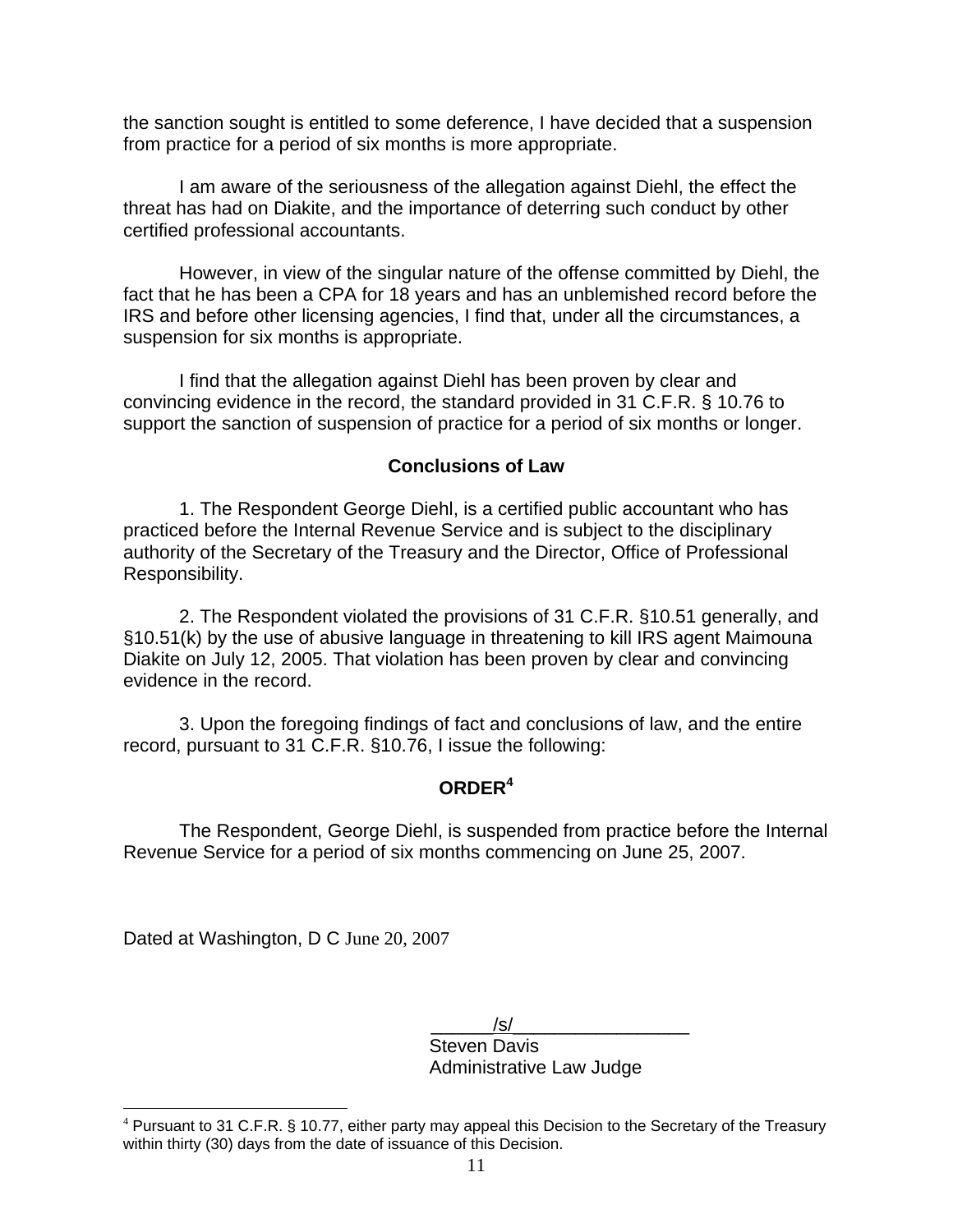## **CERTIFICATION OF RECORD**

I, Steven Davis, Administrative Law Judge, hereby certify that the attached documents consisting of the following:

1. Two volumes of transcripts of the hearing held on May 1 and June 1, 2007.

2. Complainant Exhibits:

 C-1 -Cover letter transmitting Complaint with Complaint attached, both dated September 18, 2006.

 C-2 -Cover letter transmitting Answer to the Complaint, with Answer dated October 18, 2006, attached.

C-3 -Consisting of documents filed after nine file tabs.

C-5. -Maimouna Diakite's computer record of the incident.

Note: C-4 was rejected and is not included in the Exhibit file.

constitute the complete administrative record in the matter of *Director, Office of Professional Responsibility v. George Diehl, CPA,* Complaint No. 2006-19.

Dated: Washington, D.C. June 20, 2007

 $/\mathbf{s}/\mathbf{r}$ 

 Steven Davis Administrative Law Judge